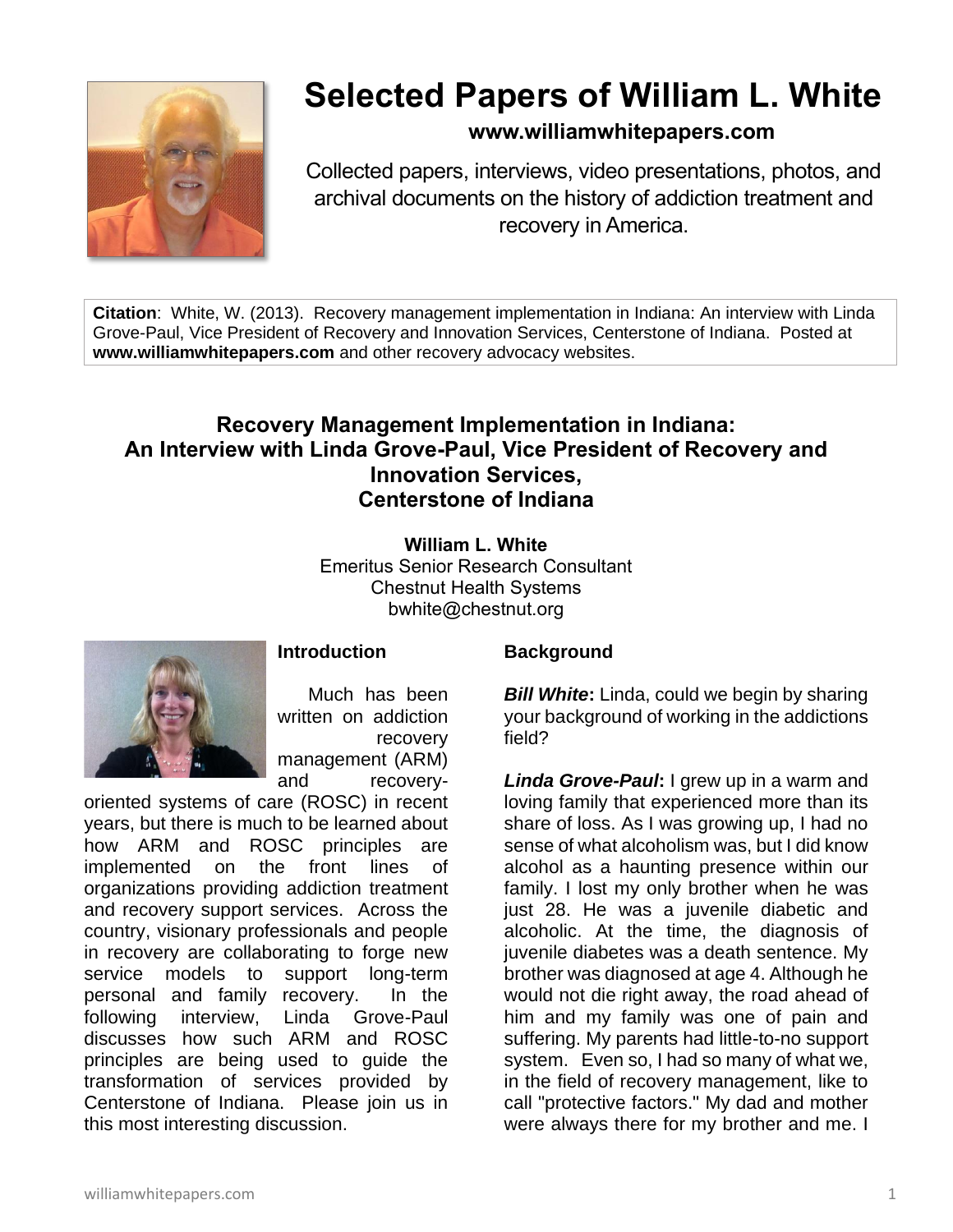had absolute unconditional love, which laid a foundation for security and stability.

While I could not have had better parents, my father battled "the demons of alcohol" all his adult life. He was able to keep the disease at bay enough to not impact his job, his legal situation, our financial situation, or family vacations. He suffered in silence with his trauma, loss, depression, guilt, and shame. As far as I know, he had no help to speak of and no one intervened on his behalf.

My brother and I both went to college. My brother was an amazing writer, but he began to play "Russian Roulette" with his drinking as a diabetic. While he knew the toll drinking exacted on his health, he did not know how to stop. He faced many losses as a result of his diabetes, including his eye sight. He had no real support system with which to cope with these losses until he became part of a 12-step community (which I only found out about after his death).

By this time, I was also well on my way to developing a problem with alcohol. I did not know that I had an issue, but even in my high school and college years, I had brushes with the legal system. I certainly would have been a candidate for a treatment program. When my brother died, I was 24 and pregnant with my daughter. This was the first time I had ever really thought about alcoholism or the impact it had on our family. Honestly, it wasn't until later that I put the pieces together. I thought alcohol was just a normal way of coping.

At this point, I didn't have plans to go into addiction work, but I was very much committed to working in social justice and mental health. Through my involvement with the HIV community, I pursued a master's degree in social work (MSW). I took a full time job following graduate school with the Center for Behavioral Health in Bloomington, IN, which later became Centerstone, because I needed benefits for my family. My husband had a significant chronic illness and could no longer work. We had six young children and the financial and related struggles were immense. In my first 6 years of employment, I would come to work facing eviction, disconnection of utilities,

bankruptcy, terrible creditors, and so forth as a result. Like many I work with, I know what it is like to live life on the brink and the burning desire and frankly desperaion to do the very best you can to provide for your family.

My first job with the Center was with a day treatment program for those who are just getting clean and sober. When I interviewed and shared some of my background about my family I was told that I had come to this program for a reason. While I had no interest in working in the addictions field at the time, I thought they were just those touchy feely social work types; I had no idea how right they were! Two distinctions really struck me about the people I was working with. The first was that these individuals were totally desperate, alone, disenfranchised, traumatized, and despairing. The other was that they were also so very responsive and resilient. I worked Thursday through Monday, doing group, individual, and family counseling with hundreds of individuals. I found that they were so grateful for my kindness, compassion, and respect. In return, they showed me that with some skills, support, resources, respect, and hope, they could accomplish anything. We learned from one another and that was really just the beginning of my journey.

*Bill White***:** Provide an overview of Centerstone for our readers.

*Linda Grove-Paul***:** Centerstone's mission is to prevent and cure mental illness and addiction. Its services go beyond diagnosis and treatment. The focus is on enabling people to rebound from adversity, build on their strengths, and achieve their life goals. Centerstone's programs are guided by the principles of recovery and resilience. What this means is that services are tailored around individual needs and choices. By providing increased access to services, proactively innovating, and continually improving services, Centerstone works to reflect the changing landscape of behavioral healthcare. The emphasis is on the importance of hope in the life of every individual. We understand that every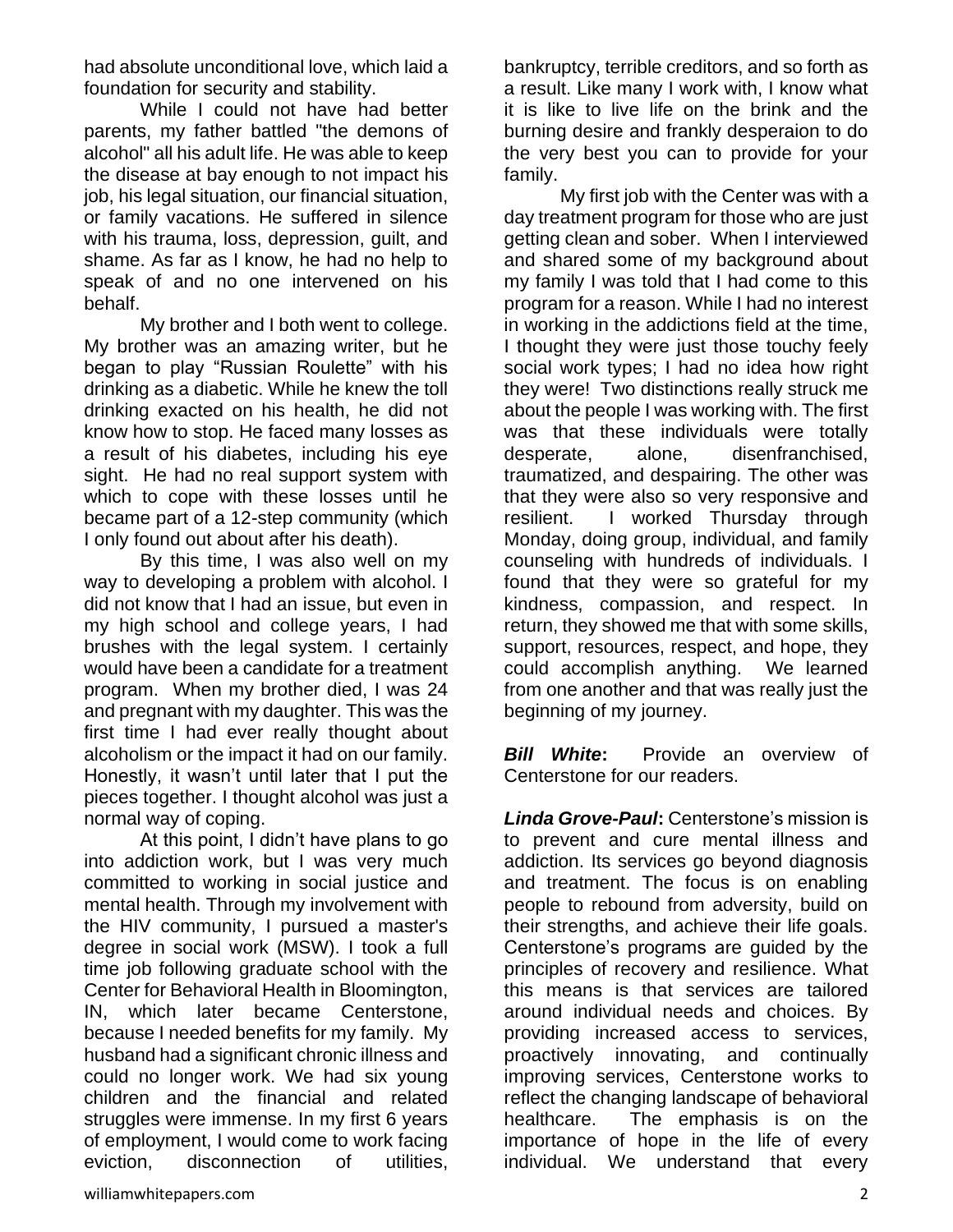individual wants to live a purposeful and meaningful life.

In Indiana, Centerstone offers a wide range of mental health and addiction services to more than 24,000 people of all ages each year through 60 facilities located within 17 counties. Formed through the merger of Center for Behavioral Health, Quinco Behavioral Health Systems, and Dunn Mental Health Center in Indiana with Centerstone in Tennessee, Centerstone has now served Indiana residents for more than five decades. Centerstone is accredited by The Commission on Accreditation of Rehabilitation Facilities (CARF).

Additionally, Centerstone Research Institute (CRI) partners with a range of institutions, including Vanderbilt University, Texas Southwestern, Columbia, and Duke University, as well as pharmaceutical companies and behavioral health organizations to uncover new treatments and shorten the cycle between innovative science and compassionate service. CRI continuously conducts an average of 40 concurrent studies with a focus on grants that will bring the best possible treatment to Centerstone clinicians. Of particular focus is research to help close the gap of increased mortality rates of people who are chronically addicted and seriously and persistently mentally ill, who die almost 25 years earlier than the rest of the U.S. population as a whole. This discrepancy is not only alarming, but a travesty. *CRI seeks to bridge the gap between science and service*, so the 33 million Americans seeking help for behavioral health disorders receive the most effective care without delay. Research shows an alarming 13–17 year delay between significant treatment breakthroughs and the standard use of those treatments in clinical settings. This means that an addicted person diagnosed with substance dependence may have to suffer for 15 years before receiving a life-saving treatment already known today. This link between research and practice makes Centerstone particularly unique as a community-based behavioral healthcare provider.

#### **Recovery Management & Recovery Oriented System of Care Implementation**

**Bill White:** How did addiction recovery management and recovery-oriented systems of care come to be a core philosophy at Centerstone?

*Linda Grove-Paul***:** Well, in general, Centerstone clients with addictions tend to be poor and uninsured. Most are involved in the revolving door of the criminal justice system. Many have been hospitalized, are jobless, have lost custody of their children, have lost their families, and have lost most of their social support resources. They may have lost almost everything by the time we see them. As a result, the majority of available resources end up being spent on the most severe cases of the disorder. Because of this, non-profit programs often risk running "in the red" since the need for treatment exceeds organizations' capacity to provide. As you know, only 1 in 10 of the individuals who need addictions treatment actually receives it, and the needs consumers bring are very complex. They often have very serious mental health, social, economic, physical, and disenfranchisement issues. With minimal resources, we are unable to make a significant impact in their often despairing lives. We see literally 1000s of individuals, children, and families who are devastated by the disease of addiction and its consequences. The communities we serve also often see this population as the greatest burden to their community. Also we know that the resources we have available to us (state, federal) for funding have been decreasing and are likely to continue to do so. Finally, the individuals we serve need housing, employment, childcare, healthcare, spiritual connection, a formal and informal support system in addition to their mental health and behavioral health needs.

To meet these needs, care has traditionally been delivered through separate service silos, each of which is served by a different provider with a different objective. The system itself is daunting to navigate.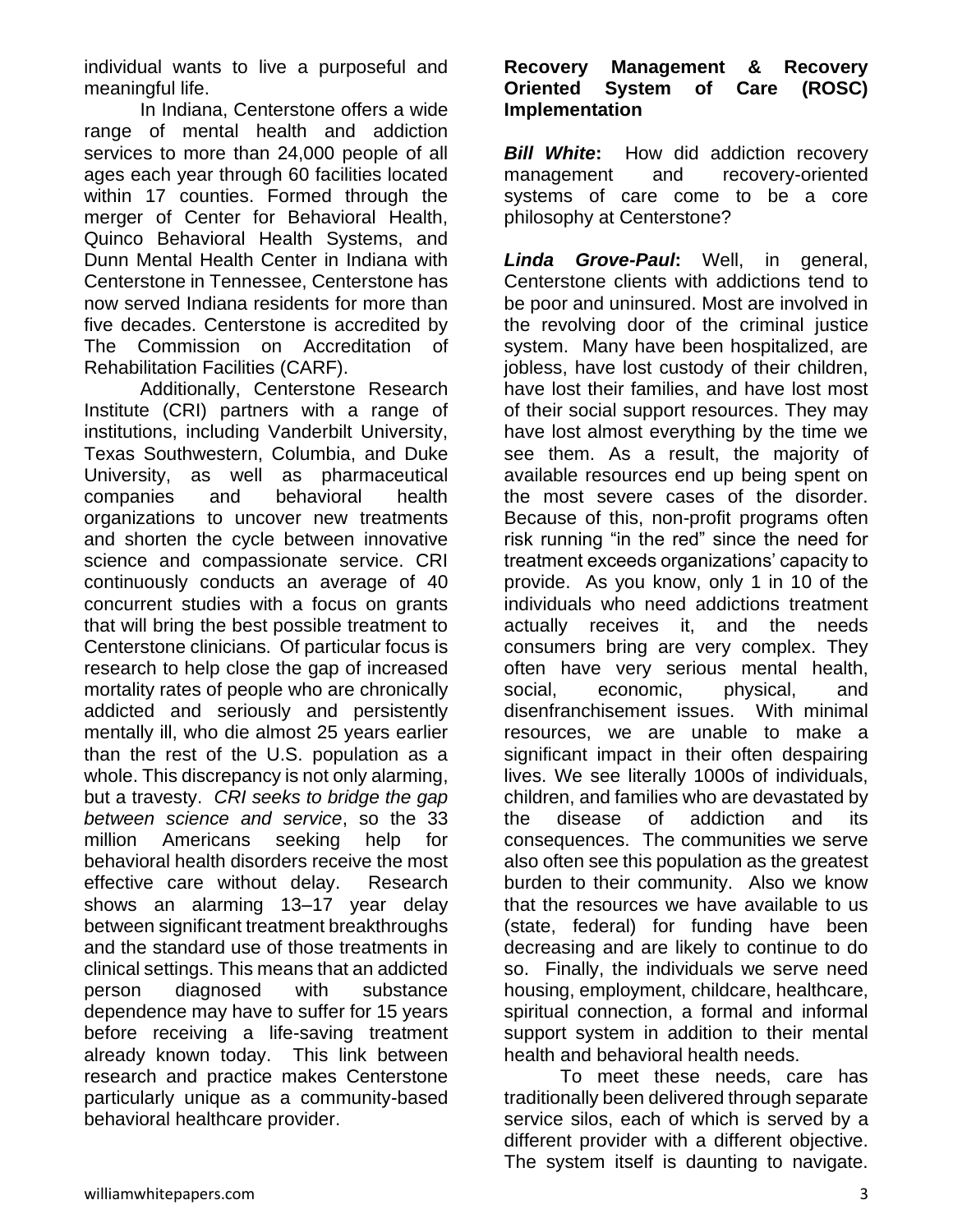This fragmented approach to total service delivery leads to complex, uncoordinated, and therefore less effective overall treatment.

It was clear that we were only a part of the solution and that we had a real opportunity with the philosophy of recovery management and the vision of the ROSC approach to build a broader safety net for our communities, particularly for the 18 rural Indiana counties we serve. To get help developing that safety net, I approached the Great Lakes Addiction Technology Transfer Center (GLATTC). At the time, we were in a state of crisis because 80-85% of the individuals we see at Centerstone in Indiana are uninsured, and recent Medicaid cuts posed a very real threat to our service programs. I cannot overestimate the feeling of fear and desperation I had at that time. I participated in a GLATTC leadership training program as a mentor and was introduced to some of your writing, Bill. I began to read everything I could get my hands on. GLATTC also offered a phone consultation with Dr. Achara. After our first conversation, she arranged three other telephone calls for me to talk with providers who are doing recovery management and recoveryoriented systems of care (ROSC) in Michigan, Illinois, and Connecticut. These hour-long calls and my reading got me started, and I began to come up with a plan for some next steps.

The major decision was that the primary focus for addiction treatment would involve recovery management and an ROSC. Recovery management has now become primary to how we deliver care to individuals with serious mental illness as well as addiction. Ultimately, we at Centerstone believe people can, and do, recover. We recognize recovery management and ROSC as catalysts that will advance this goal. Also key is building "partnerships" with consumers as a "way of being," rather than a collection of techniques. We create a genuine environment built on mutual respect that fosters recovery, that emphasizes helping individuals navigate those silos and in fact, creating a community of "silo busters" with our volunteers, mentors, coaches, staff,

and community partners. Because we saw success with recovery management and ROSC within addiction, we have since moved these philosophies into other areas of behavioral health as well.

**Bill White:** How did the original vision of recovery-focused care develop within Centerstone?

*Linda Grove-Paul***:** Like so many providers of addiction treatment, every year we are being asked to do more with less. Safety-net sources of funding, such as block grants, were the primary way we paid for care, but needs were outstripping those resources. It was clear that more people were "falling through the cracks."

If you consider this scenario from the point of view of a person coming to us for treatment: You just got out of jail today. You are being told by your parole officer that you have to go for a treatment evaluation. You are on house arrest. You don't yet have a job. You have a felony conviction on your record, making it that much more difficult to get a job. Now you have been assessed and told you have to go to an intensive outpatient treatment program three times a week. You are told you should go to 12-step meetings and put treatment first. This is a very typical scenario. So, if you are put into this situation you are likely thinking, "How am I going to do this? Get a job. Pay my fees for treatment. And, oh, by the way, you also have Hepatitis C and need medical attention." Often individuals in this situation also need Medicaid assistance to pay for their health care. Often they also need Section 8 or other assistance for housing. Frequently, the person has a child who is involved in the Department of Child Services, and so on.

We, as clinicians, seriously expect a person in this situation to be paying attention to us. Yet from day-one upon their release from prison, the way we "help" him/her is to advise the person on where to go or who to see. We give them more hoops to jump through. Just thinking about it all would make me want to quit.

I wanted to rethink how we work with people. I realized we needed to get staff out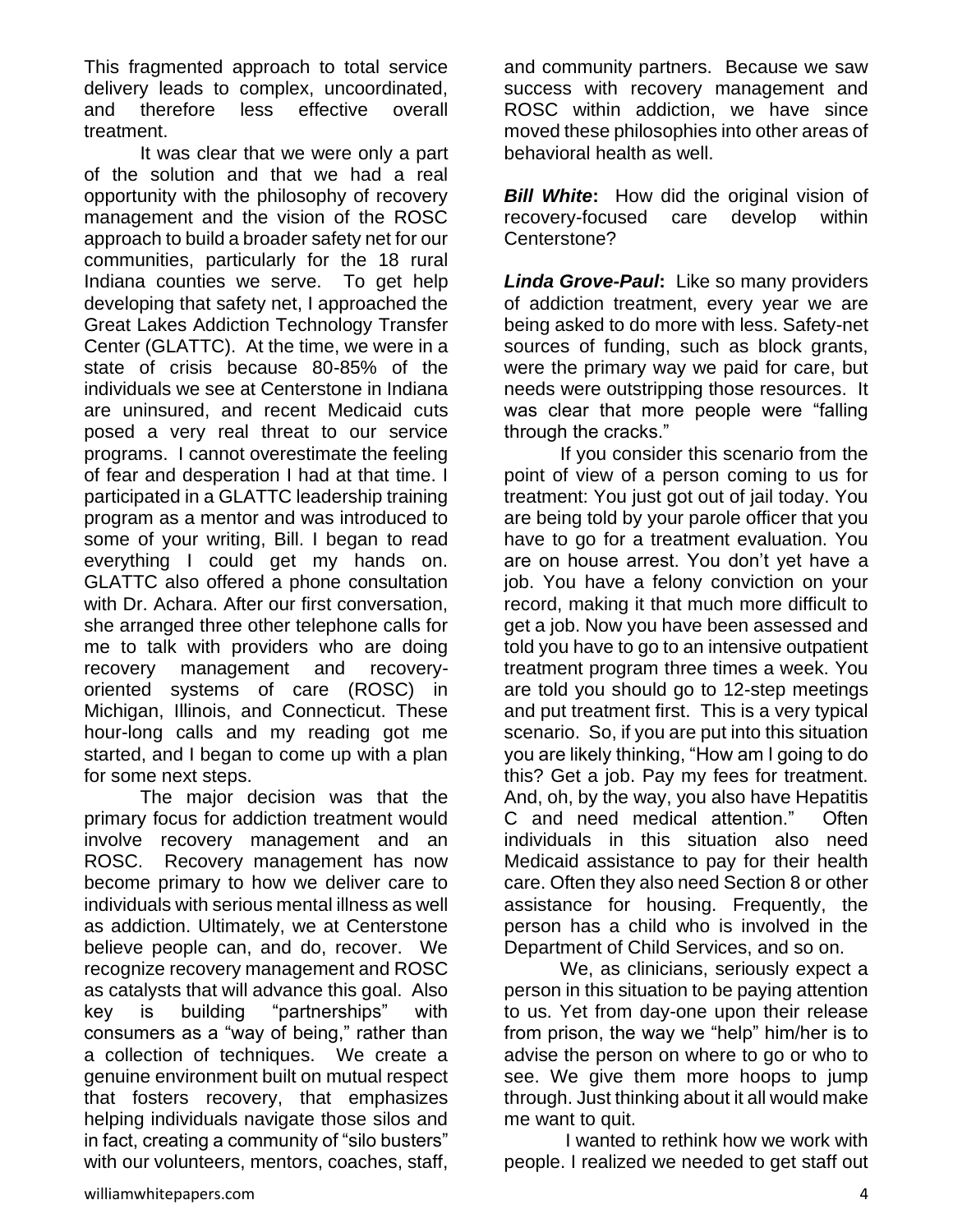of the clinic and into the community. We ask consumers to navigate a system that is far too complex. One of the first things we needed to do in order to become recovery management focused was to physically move staff from clinic locations to the community. We also had to start to make a business case for redesigning services. We had to show how the RM and ROSC approach would make better use of the resources we have available and how we could make changes without incurring additional expense. Because no one else in our state was doing this, we knew we would need to pilot a potential model of care that was more targeted, with better outcomes, and with greater emphasis on community partnerships.

So, with the help of the phone conversations through GLATTC and brainstorms about the current approach, we began to develop a broader framework for our system. We identified a four quadrant model (see Figure 1 below), which compares recovery capital need with treatment need. Using this model, individuals are placed in the appropriate clinic according to their reserves of recovery capital and their need of treatment. With this scenario, each assessment determines the person's treatment need in addition to recovery capital need. An individual who has low treatment need and low recovery capital gets services focusing more on building recovery capital, less on formal treatment. An individual with high treatment need and high recovery capital gets more treatment and less emphasis on building recovery capital.



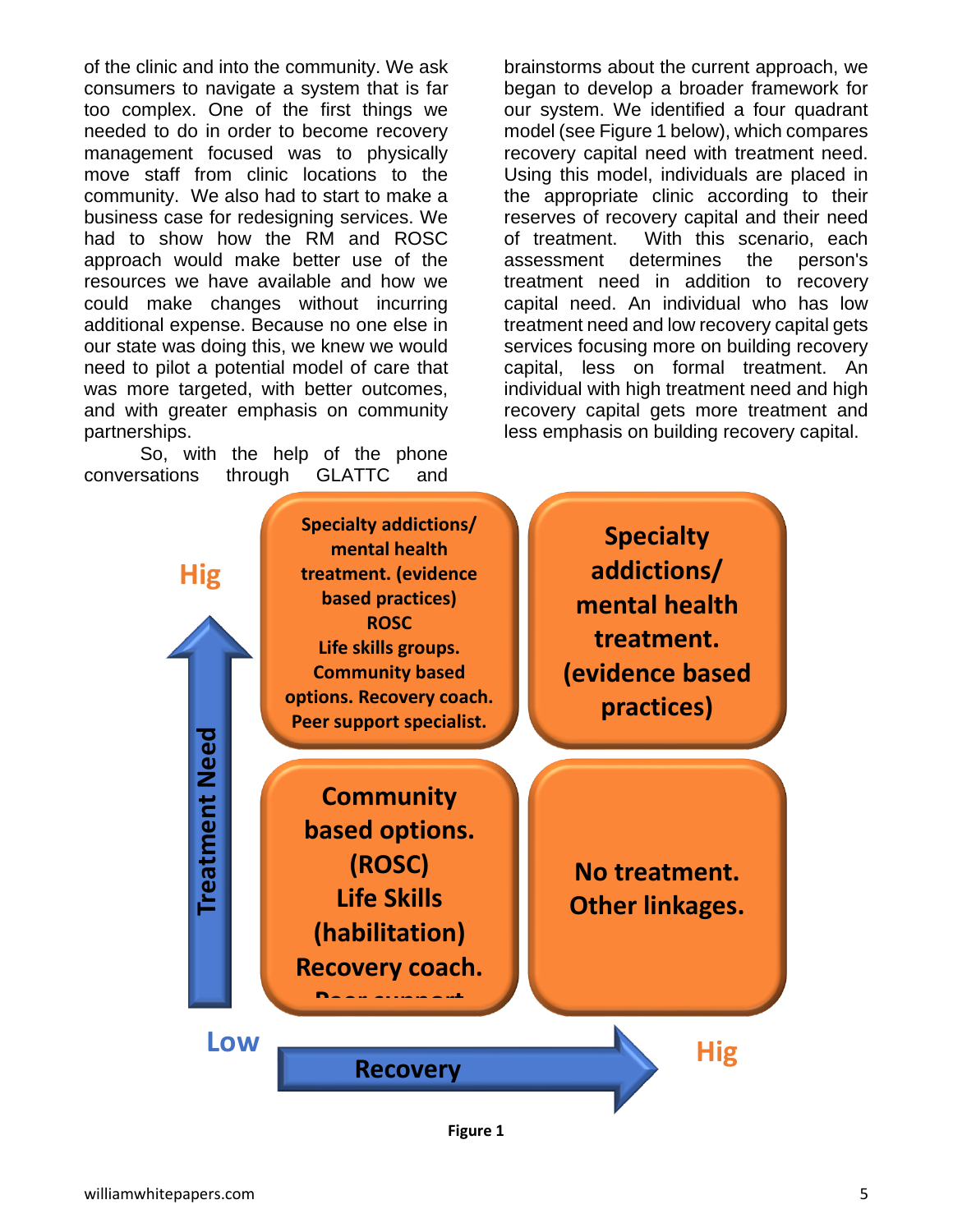Identifying and diverting clients with higher recovery capital need to an ROSC model makes tremendous financial sense. By doing this, in essence Centerstone developed a triage model aimed at assessing and addressing client need in a more comprehensive fashion.

Most Centerstone clients are received through walk-in clinics. They are often court system referrals who have complex needs and would not be efficiently or effectively served by formal treatment first. So, by first placing emphasis on building a person's recovery capital, we build supports that allow for more effective treatment efforts. Conducting formal treatment without reinforcing a person's recovery capital at least concurrently undermines the intervention.

Using this model, the emphasis is placed on empowering clients to navigate their world in a self-sufficient manner. We help the person recognize the recovery capital they already have and build more recovery capital by equipping them with the information, tools, resources, life skills, and supports necessary for long-term recovery, such as the means to find a job or meaningful work, housing, and other community resources. Not only does this model provide a more efficient use of resources allocated to recovery, it also changes how they enter and interact with these recovery systems.

*Bill White***:** What were the major obstacles you encountered in trying to implement this vision?

*Linda Grove-Paul***:** The first major obstacle was revising the philosophy of care. Not only did we implement a change in service delivery, down to the details of how notes are written and treatment plans developed, but we also changed the overall philosophy of care toward greater recovery orientation. We also had to take ourselves out of our own siloes. We had to work to integrate the entire community into one system of care. Additionally, we faced funding issues. The old model still received the majority of resources. Providing care the old way was

incentivized by the traditional payment models. We had to obtain support from all levels within Centerstone. We had to have buy-in from clinicians to company leadership. We had to have support from key community stakeholders like the criminal justice system, the department of child services, the local healthcare system, and the 12-step community.

Fortunately, clients presented less of a challenge with buy-in—largely because this change in service provision is congruent with their reality. As you've stated in your writing, recovery management and ROSC is a real paradigm shift. Using this approach is a move away from the clinician as the expert to the client driving their own care. While we want services to be client driven, we haven't always been able to easily operate within payer requirements and other constraints, at least initially.The treatment planning process is very much insurance driven, so it is hard to ensure that you truly have a client-driven care plan that also includes all of the other information we are required to collect. We had to develop a recovery plan for the client outside of, or in addition to, the "treatment plan." This is a major change, and loss of control, for professionals who previously have driven the recovery process for the client.

In convincing partners to work with us on this community-based, client-driven philosophy, we had to ask them to take a leap of faith. Once we moved some recovery services into the community, it became easy for clinic partners to revert back to old philosophies and bad habits. Because of this, we've had to work with community partners constantly. But clients ultimately sell us on what works. They loved the recovery coaching element and the empowerment of having their own recovery plan. What we learned as we worked through a lot of these obstacles with team work, communication, integration and support, is that recovery management and ROSC is not a substitute for treatment. It is, instead, a complement to clinical care. It is a constant reminder that integration is the key to effective programming. Through recovery management and ROSC, we are learning that treatment can be delivered more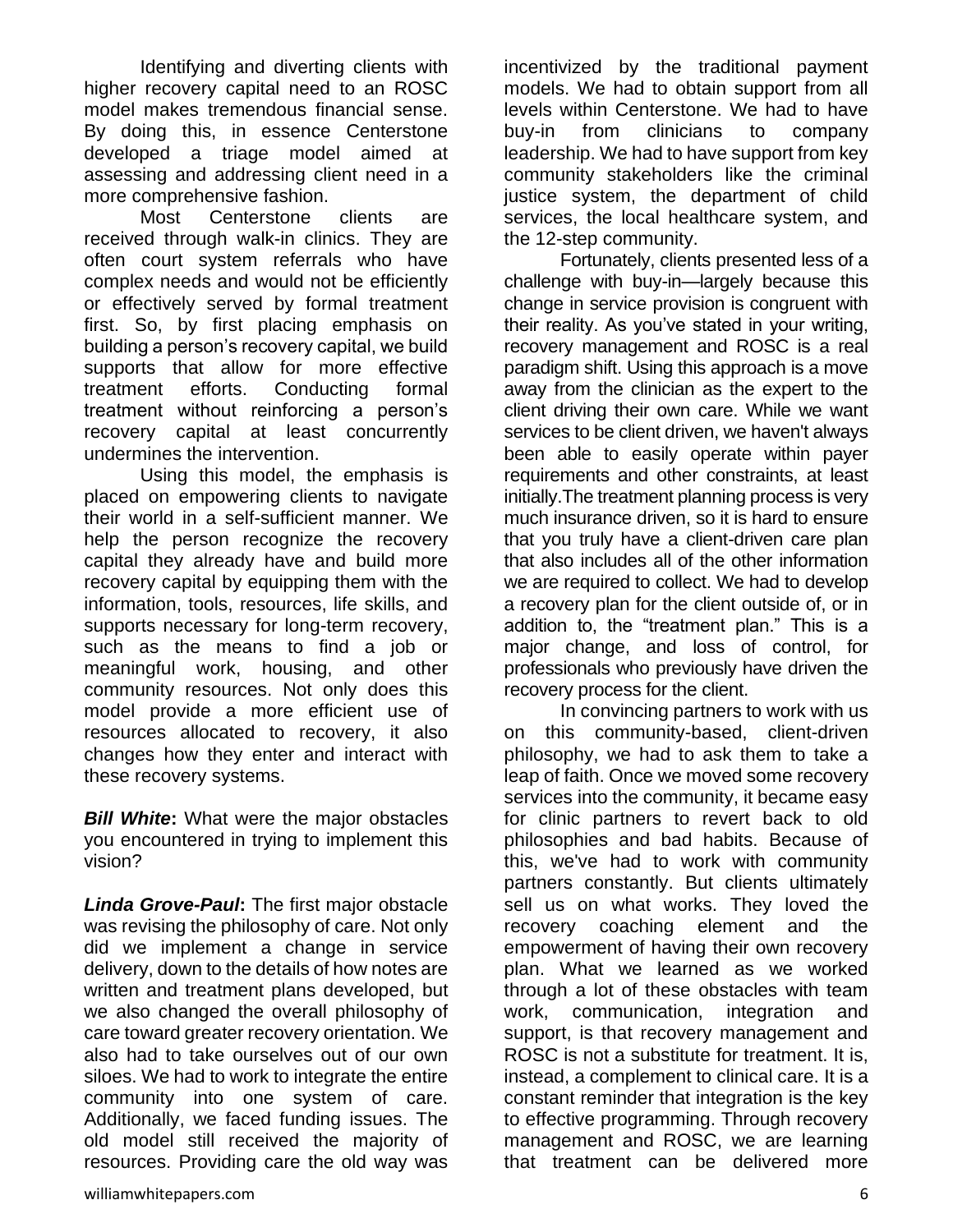efficiently, so we are able to serve more people with the same resources.

*Bill White***:** What are some of the major program components that were added as a result of this shift in service philosophy?

*Linda Grove-Paul***:** The most essential program component added to addiction services as a result of this shift has been recovery coaching. The goal of recovery coaching is to help people with substance use disorders (SUD) expand their recovery during and after treatment, which helps to prevent relapse. Recovery coaches work with people at all stages of readiness to change. Centerstone's recovery coaches use nonconfrontational techniques to help build recovery capital. They help people develop or repair social support relationships. They ensure clients obtain safe housing. They assist with setting and achieving employment goals. They assist with setting and achieving educational goals and financial goals. Recovery coaches also work with clients to build internal recovery capital by teaching coping skills, such as how to manage stress, anxiety, and depression.

At Centerstone, recovery coaches use evidenced-based techniques, including motivational interviewing, to reinforce treatment concepts and apply them within the community. Recovery coaches help remove barriers to recovery and coordinate services with other providers, so clients can carry out their plan for treatment. Typically, a recovery coach meets with an individual on a weekly basis. This might be over the phone, in person, or in a group. Recovery coaches provide follow-up and continued support, even for those who are stable in their recovery. Coaches work in a highly personalized way to help the individual meet his or her needs. For the most part, recovery coaches are located in the community and are rarely at their desks. Recovery coaches are trained as health navigators, as well, to ensure that all of the health needs of the individual are addressed. A major innovation in services involves the use of, and integration into service, online recovery tools. With these tools, coaches and clients are able

to communicate, "check-in", plan, and assess the recovery process in real time.

Recovery Coaches are now embedded throughout our system, working with people of all ages within all of our teams. We have coaches that work with our severely mentally ill, children, residential services, with one of our FQHC partners, and within our clinics. For example, we have integrated coaching into adolescent treatment to assist in the reinforcement of the skills learned in counseling sessions. The coach, in this example, may have been in a session where the client discussed fun alternatives to substance use. The coach will also work with the adolescent outside of group to reinforce the new, healthy habit. Using this approach of reinforcement has been very successful.

Another essential component of the shift to recovery management is the use of volunteers. Many support groups are offered through volunteers at recovery engagement centers. Life skills training groups, focusing specific, targeted skills to meet recovery capital needs, such as sober living skills, early recovery health and wellness, family and healthy relationships, and employment skills are provided with the assistance of volunteers. Many services are offered because of support from volunteers and mentors rather than staff. This model of peer supports helps us quickly work with people in the beginning of their recovery journey and then transition them to other supports.

*Bill White:* What changes in service practice occurred as a result of moving toward a recovery management model of care?

*Linda Grove-Paul***:** The overall goal for recovery management is to shift from formal intensive services to sustained recovery in the community. This means that our overall philosophy is to organize ourselves, our services, and our community to help clients immediately transition from intensive institutional, paid, formal supports, to natural, long-term, community-based support. If we are to be successful with our limited resources, our high demand, and the great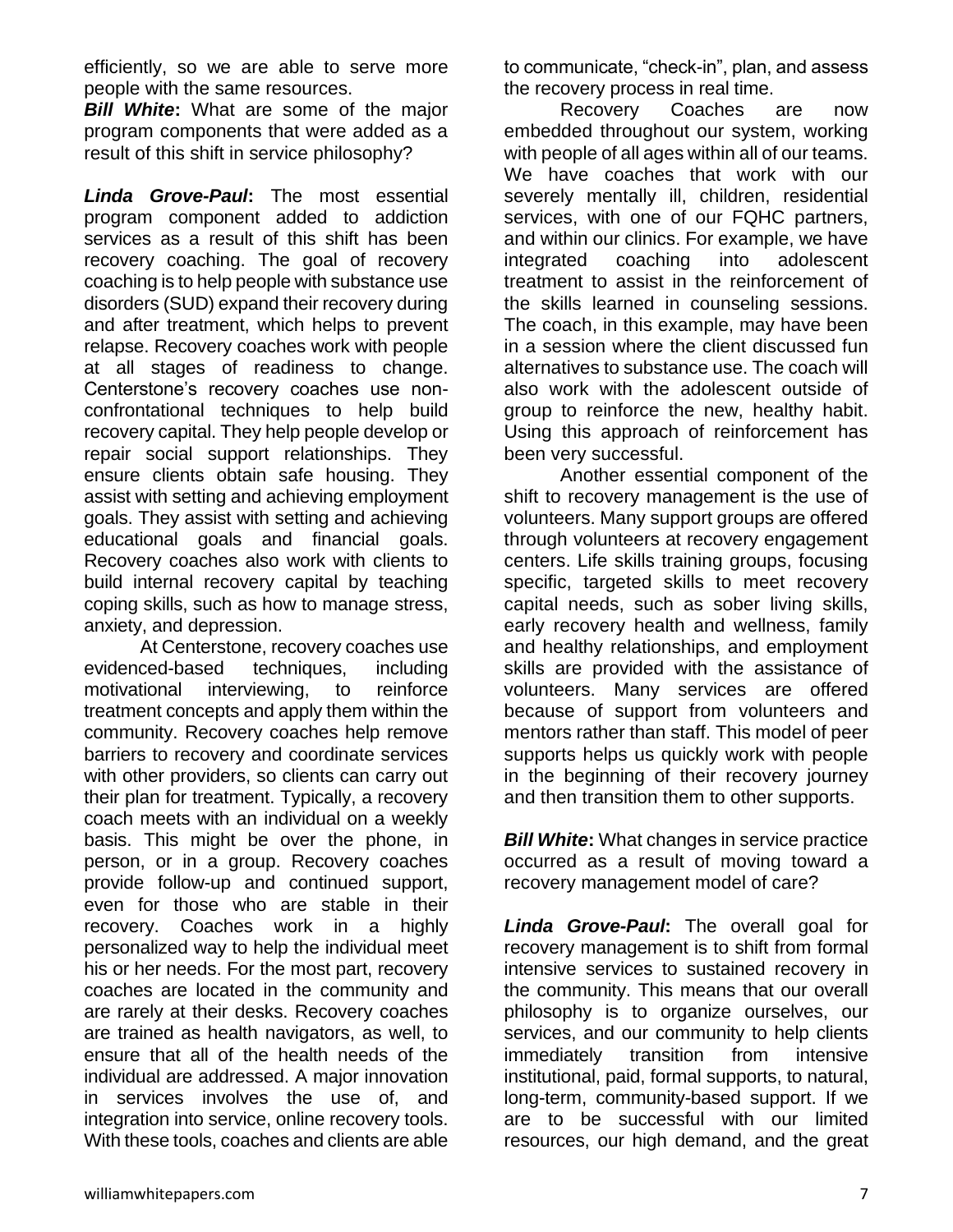need of our clientele and our communities, this is the only way we will be successful.

With this community-based, clientdriven recovery management model of care, Centerstone's focus is on meeting the client where they are when they walk through our door. That means whether it's been one day's worth of sobriety or three years, we provide continued support and early re-engagement in a non-stigmatizing setting. Services integrate a holistic approach to care. In tending to both the mind and the body, we make sure we work with each person to develop an individualized, strengths-based recovery plan that involves family and other allies. Centerstone offers a comprehensive menu of services across the lifespan. Clients can access them whenever they need.

Additionally, we have anchored our system of care in the community through developing mutually beneficial collaborations with other organizations and groups. With more community involvement comes more community ownership. Because of this emphasis on community, we now have over 100 volunteers actively engaged in the program. Having so many volunteers and community participants allows us to serve more people, provide more support groups, and make programming that much more robust. In fact, becoming a volunteer is a major milestone for many people in recovery. Also by investing in the community, clients are empowered, volunteers are empowered, and coaches are empowered. It is really a "train the trainer" kind of model. If you have a solid infrastructure with good support, then all you need to do is give your staff, clients, and volunteers the tools and support within a framework and then get out of their way.

*Bill White***:** How would you describe the response of staff to the changes that have been implemented?

*Linda Grove-Paul***:** This shift in thinking has been a real work in progress. Philosophically, people in behavioral health care tend to believe that we are already embracing client-driven care and recovery management in philosophy and in practice.

So, in theory, the staff response has been that they are 100% behind the change. But the reality is that when it comes down to truly handing over care to the consumer, it becomes much more difficult. In large part, this is because of the way our systems have been created. Barriers are created due to funding, training, and accreditation. Whereas the current system tends to honor the traditional method of practice in which a hierarchical model is used and the clinician is the expert, recovery management principles make us move toward a flatter model of equality. In the new model, the consumer is the expert and driver of his or her own care. Implementing this shift can and has been difficult, but getting staff buyin is absolutely critical to success.

One of the very first things we did when we introduced this concept was to put forward a questionnaire for staff to complete with consumers. Questions were asked about what was working well and what wasn't working well. The answers we found were really eye-opening. As it turned out, consumers did not feel as empowered as clinicians thought they were. Clients didn't feel they had a lot of say in their own recovery or treatment plan. By tapping into exactly how consumers felt, rather than just sending messages from organization leadership or literature, we were able to allow staff to hear their feedback, buy-in to the process, and fully commit to implementing recovery management and ROSC philosophies in practice.

Another tool that we have used is the integration of key metrics and continuous quality measurement of both staff and consumers to ensure that we are moving in the direction that we have committed. One of the ways that we have done that initially with adult severely mentally ill clients is through utilizing the Recovery Tools from the Mental Health Center of Denver. The two tools that we are using are the RMI (Recovery Marker Inventory) and the CMI (Consumer Marker Inventory). RMI is the clinician's rating of the consumer on eight objective factors associated with recovery. In other words, when a person is moving forward in his/her recovery, these factors tend to be affected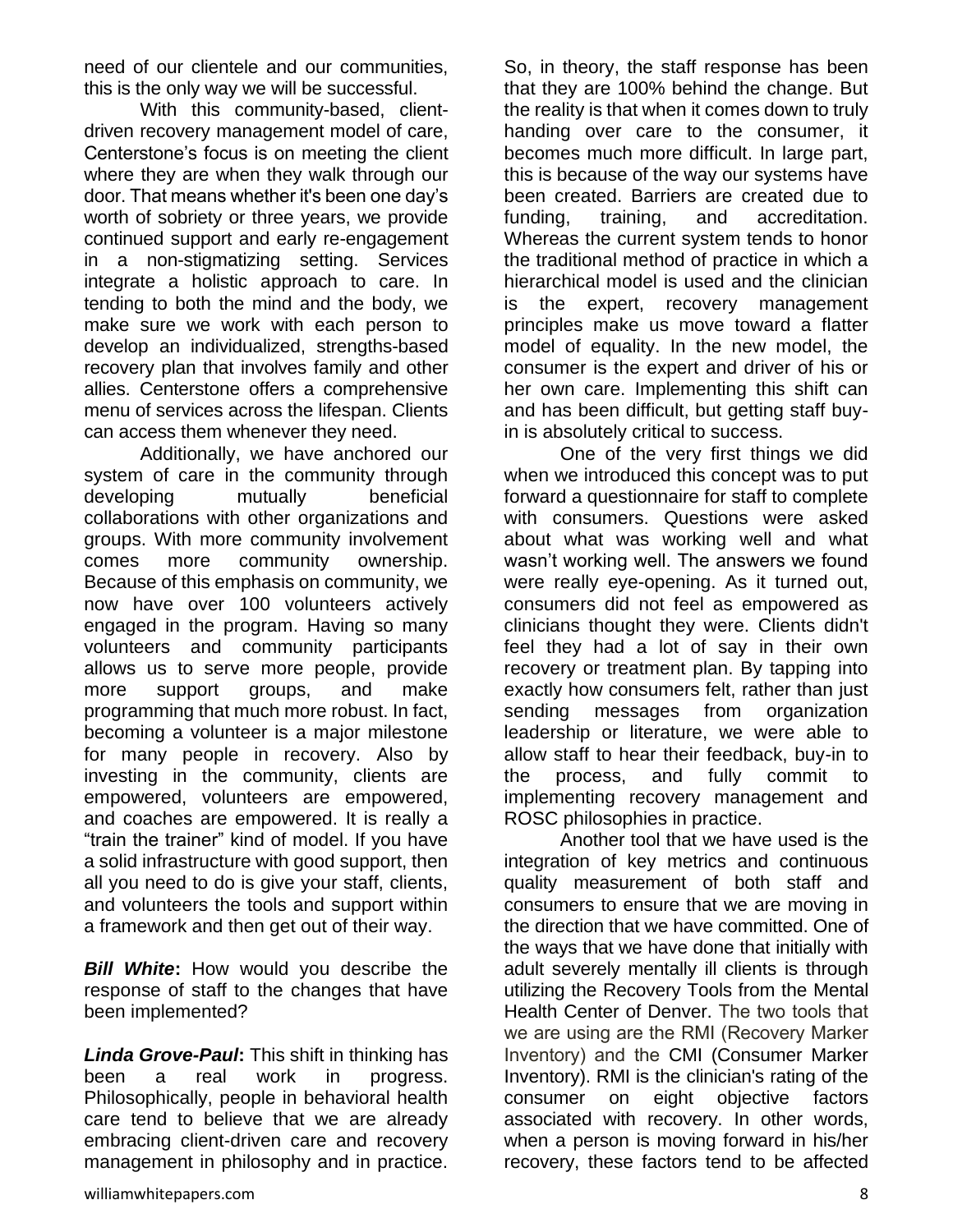and the clinician can see how the consumer is progressing. The consumer also completes a CMI to record their perception of recovery. These tools help to facilitate a critical conversation that creates a partnership. As we have moved forward with these kinds of tools, the client is truly the driver, and the clinicians are so very excited about their work. Clients have never been more empowered, thus recovery management is really transforming our culture.

*Bill White***:** What has been the response of the individuals and families you serve to the changes in program philosophy and services?

*Linda Grove-Paul***:** We really wanted to get consumers on board and advise us in the process. When we asked consumers and their families to participate, they were really excited, flattered, and honestly, I think, flabbergasted because traditionally we hadn't sought their opinion. As I mentioned, conventional wisdom is that "we" are the experts and "they" are the consumers – but really, "they" are the experts of themselves and the services they seek.

The idea is that these are their services. What we found is that families are very open with their responses and appreciative of our interest in them. The change began to snowball from there. Of course, there has been a vast array of opinions about how this change should take place. We continue to make change internally to address issues of bureaucracy. But for the community-based piece to truly be successful, we need consumers to help start a recovery engagement center and then take control and run it. The response we've seen as a result has been absolutely amazing. Since we made sure consumers felt ownership from the very beginning, we're now able to build consumer councils and other consumer opportunities that inform different service areas within the organization.

*Bill White***:** Could you describe the Recovery Engagement Center?

*Linda Grove-Paul***:** A recovery engagement center, known as REC, is a low barrier community center for someone who is seeking recovery. It is intended to be a walkin center, in the community, that is warm, welcoming and non-threatening. An individual who needs to find resources, help, or just a cup of coffee can drop in and feel welcome. The goal of a REC is to be a hub for recovery and to serve as a clearing house for recovery resources for the community. This is a place where faith-based providers can have events, 12-step meetings can occur, treatment referrals can be made, and so forth. The point of the REC is that a consumer is met by a warm and welcoming person who gives him or her hope that recovery is possible right now. We have the resources available today to assist them to take the next step. It is a collective effort built through collaboration with community members. The goal is to create a clearinghouse of information, support, and resources for individuals coping with addiction and substance abuse issues.

A REC is volunteer-driven. It is a place where people can connect with others and get care and resources to enhance recovery and prevent relapse. It is low barrier, meaning you can come in without an appointment and it feels safe and hopefully, like home. Also, there is no expectation of a period of sobriety so you are not turned away if you only have a day clean. Honestly, this was a big stumbling block initially because this was a big change. But with the amazing volunteers and mentors we have on site and the respect that is given to the consumers by the volunteers, mentors and staff, we have found that our consumers do not abuse. If you give respect, you get respect.

Unlike many other engagement centers and recovery management endeavors that serve a more urban population, such as in Philadelphia and Connecticut, we had to adapt to fit our small towns and rural environments. That has shaped the way we have structured our start up, such as how we use recovery coaches as the backbone of our REC. They have been integral to the startup of all three RECs. The idea is that we need to help put the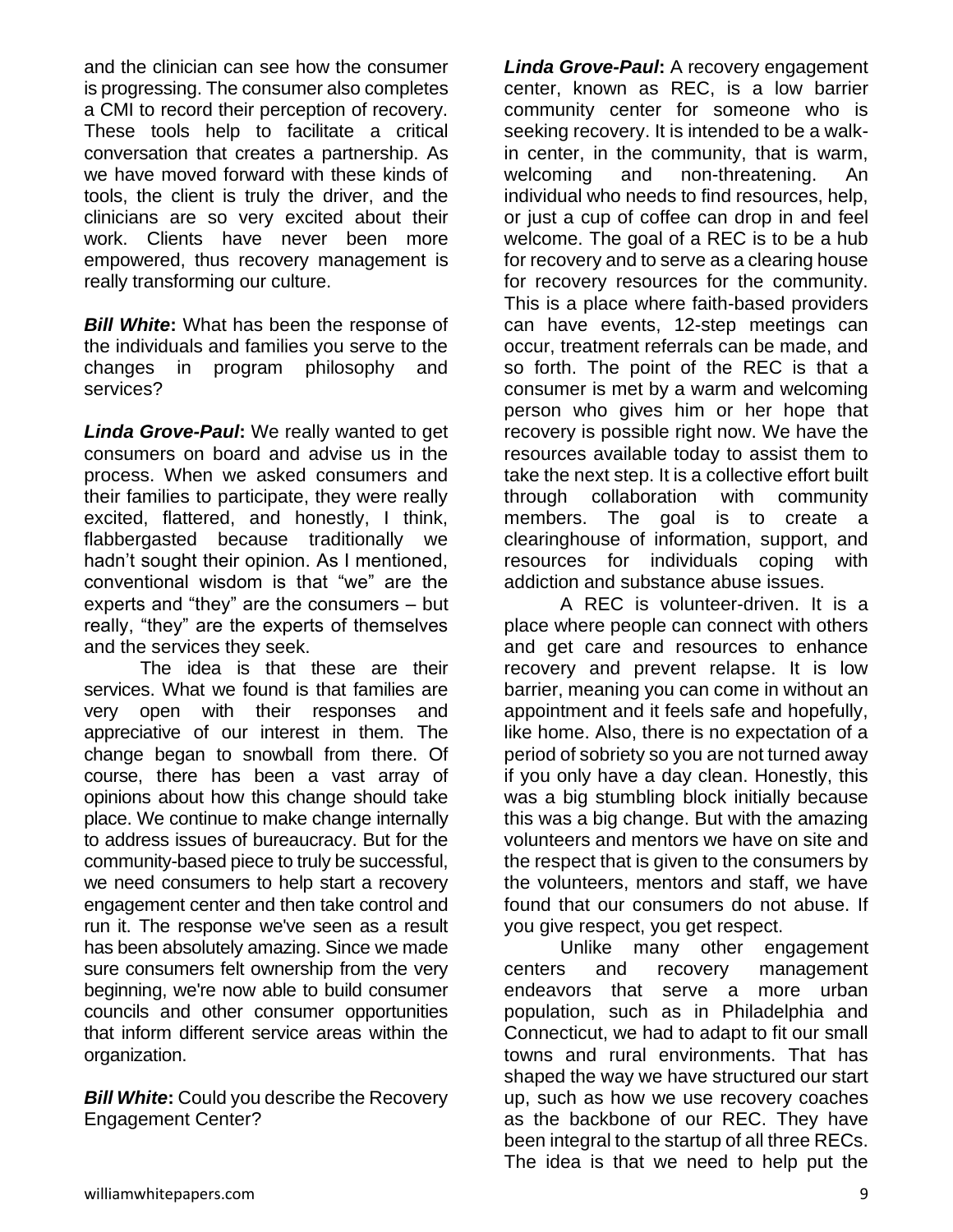infrastructure in place, bring the stake holders together, and provide support up front. The coaches not only bring in the community (as they are the community navigators,) but they bring in the consumer/leaders and volunteers.

Centerstone communities have three REC locations right now: Bloomington, Richmond, and Bedford. So far, more than 5,000 people come in and out of REC locations for service every year. Each REC is different, depending on community need and volunteer participation. A REC is really about volunteers and ownership.

*Bill White:* Describe the E-ROSC in more detail.

*Linda Grove-Paul***:** The electronic recovery engagement center (E-ROSC) was developed to address the needs of underserved individuals with SUD in south central Indiana. While a local recovery engagement center can be a hub for individuals in a larger community, the rural nature of so much of south central Indiana still left a large population of people who have transportation issues and other barriers to treatment. Equally, many people who could benefit from treatment are reluctant to walk through the front door of a Recovery Engagement Center. It's that same old stigma we face every day. At the same time, our staff was operating near capacity, knowing that we were falling short of meeting demand. Seeing the challenges and unmet need, Centerstone applied for and was awarded a SAMHSA grant to develop and implement a web-based, recovery-oriented system of care.

Working with White Pine Systems, we developed a website and virtual recovery engagement center that we call the "Electronic Recovery Oriented System of Care" or "E-ROSC". The E-ROSC is an electronic extension of our successful in person ROSC program. E-ROSC offers a way to engage rural participants with a recovery coach and track their progress while connecting them to community resources and others in recovery. The targeted population of E-ROSC is adults, aged 18 and over, who have SUD, reside in identified rural underserved counties, and have recently been released from incarceration. These populations were selected primarily because of identified need and direct request of resource partners in county criminal justice. Other specific identified issues among this population included transportation needs, failure to engage in traditional treatment, physical barriers to participation in treatment and community support, and the stigma of seeking treatment.

E-ROSC uses recovery management and recovery-oriented system of care approaches along with technological enhancements to create and maintain services and relationships that eliminate barriers and silos. E-ROSC provides the appropriate level of formal treatment, while working to build a sustainable network of community support. E-ROSC participants are guided by a recovery coach. The recovery coach helps participants develop an individualized recovery plan, including targeted formal addiction and mental health treatment as well as community support services outside the scope of traditional "treatment." Just as in a physical ROSC environment, the approach creates wraparound teams of support.

E-ROSC capitalizes on technology to increase treatment access and helps individuals track information about their care. E-ROSC tools also aid in achieving recovery goals by assisting in the sharing of information instantly between recovery coach and other care providers. Additionally, Centerstone ROSC staff have seen the power and potential of more robust health information technology in reaching vulnerable individuals. They have found that members of the focus population are ready to be engaged. E-ROSC can also give special attention to focused cultural needs of a population, such as the drug use trends of a particular racial or ethnic group, the criminal activity amplified by socioeconomic distress, or criminal activity influenced by substance abuse, trauma, or mental illness.

The website, v-recover.com, provides three major elements. The first is public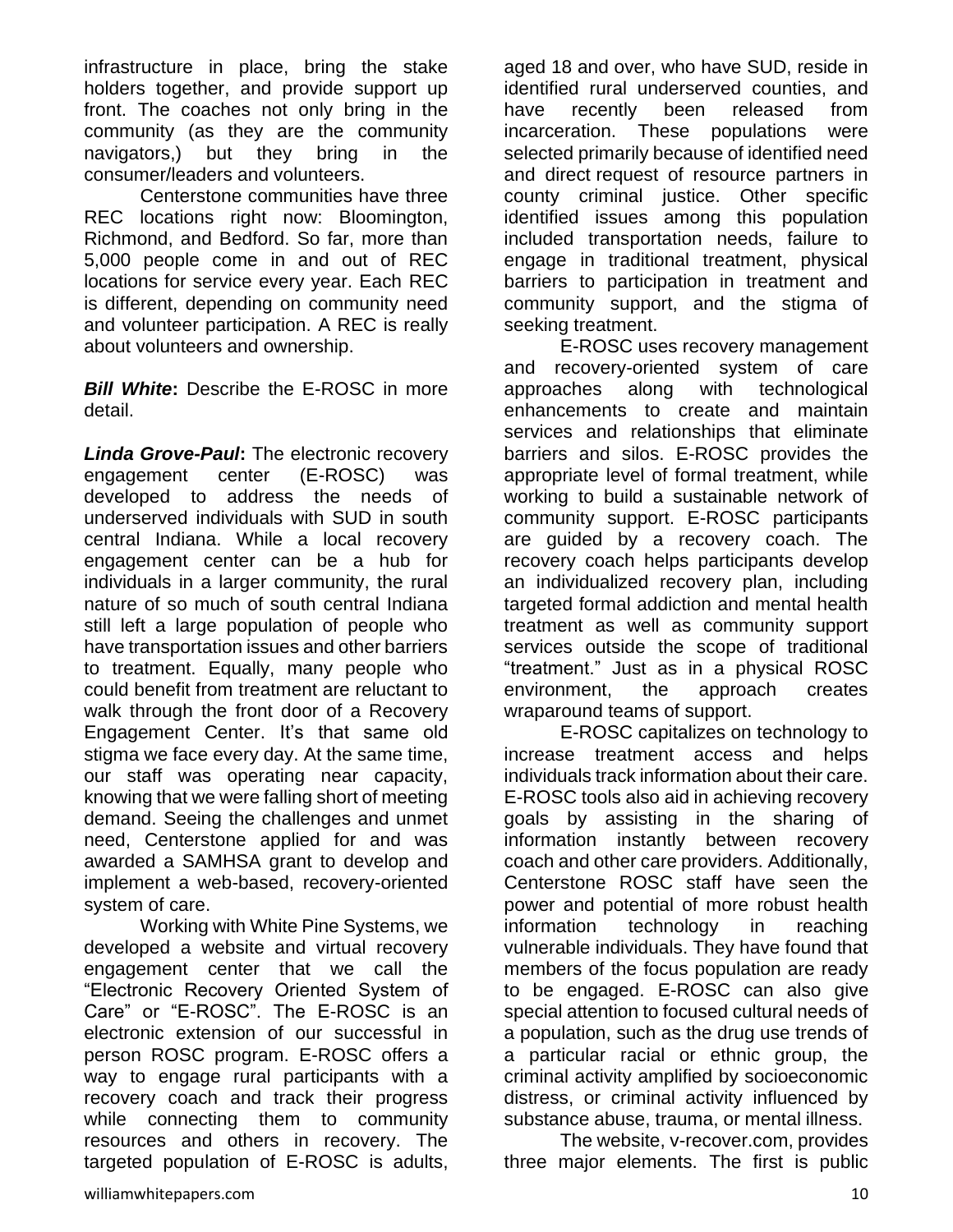access to a virtual recovery engagement center that includes a volunteer and staff discussion board, a resources page, an events calendar, and pages providing general information on recovery engagement centers and the ROSC service model. The second element is a private site, which requires a specific login and password and contains individualized participant recovery tools. Tools in the private site include a recovery capital scale assessment (which is a tremendous tool that you developed); a personalized, self-determined recovery plan completed with a recovery coach; and Telephonic Monitoring and Adaptive Counseling (TMAC)—an evidencebased approach that our coaches are utilizing with our clients to track a person's progress towards recovery through weekly updates and scores. The third element is a personal health record that allows people to manage and share all of their personal health information. This personal health record helps people coordinate all of their care, both behavioral and physical, through one system. As with all other elements of this ROSC orientation, the process and goals are client driven so buy-in at each level comes more naturally. Additionally, the technological advancements allow for increased coordination between community supports and observable progressions toward client defined goals.

Education and outreach throughout targeted communities continues to be a primary focus for E-ROSC. We continue to explore new collaborative relationships with community agencies and other civicoriented organizations and caregivers. Part of the reason for this is that the development of cultural capital, even within a service delivery model that focuses on the individual, also should facilitate an inclusive and respectful approach and include the voices of consumers, their families, and their communities.

*Bill White***:** Describe the recovery support assessment and recovery planning process.

*Linda Grove-Paul***:** Since the overall goal for recovery management is to shift from formal intensive services to sustained recovery in the community, clients need to be much more involved in the process. Clients, therefore, determine their own recovery and life goals with the assistance of a recovery coach. Electronic clinical tools are used to assist in tracking progress toward achieving them. The neat thing about using online technology in this way is that it is a lowbarrier approach that not only offers an access point for formal treatment options, but also more comprehensive and community specific support services. It also allows clients to determine their own service menu choices. This focus on empowering the individual is integrated throughout and spans multiple service delivery silos. It also enhances access to behavioral health treatment among individuals living in underserved rural areas.

In the recovery tools component of E-ROSC, people can answer their weekly questionnaires, which are then scored by the recovery coaches. In fact, the E-ROSC system calculates most scores automatically, so all the recovery coach has to do is review or edit them. These are then used along with a completed recovery capital scale to form a personalized recovery plan. Conducted on a weekly basis, either inperson or over the phone until the client transitions to less intensive services, the TMAC questionnaire provides clients and recovery coaches important insights on progress toward recovery goals. Also included are assessed risk factors and protective factors against relapse. Selfassessment data comes from different life domains such as: career/education; leisure/recreation; independence from legal problems and institutions; financial independence; drug/alcohol recovery; relationships/social support; medical health; and mental wellness/spirituality/self-efficacy. Data collected triggers a flag for domains that are of strong risk or protective factors to help clients and coaches work together to prioritize recovery objectives. E-ROSC's online recovery plan also provides an area to record drug of choice, data on abstinence, as well as usage, and high-risk behavior.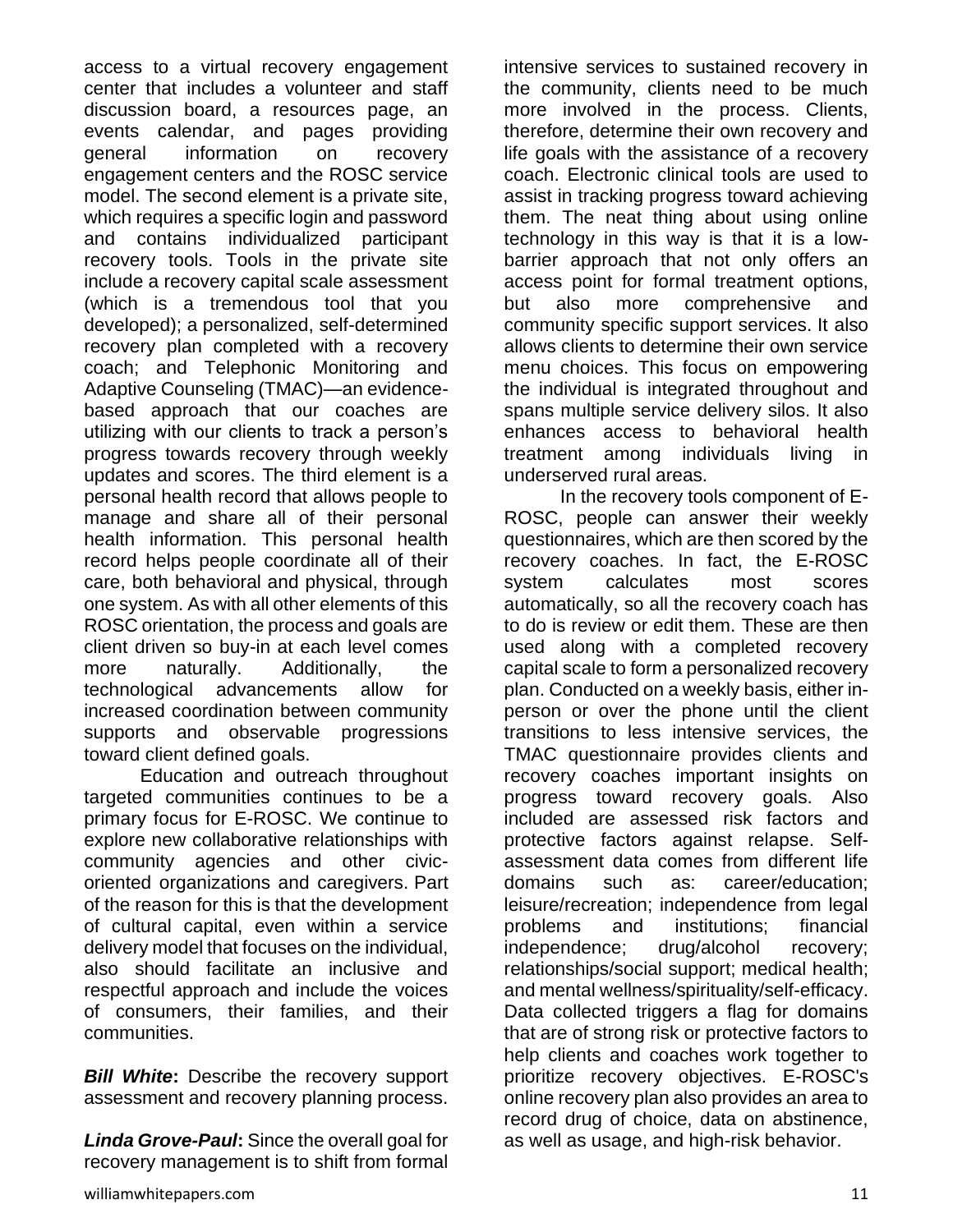By using the recovery capital scale and TMAC to formulate a recovery plan, coaches empower clients to problem-solve using a strength-based approach. Through the process of creating their own recovery plan, clients must think through and document the actions necessary to achieve their goals. Both clients and coaches work as partners, update the plan continually, and track progress toward achieving goals. One example of how this works is that clients can indicate when they have completed certain action steps. This translates into a visual progress report, which is also available on the client's personal dashboard when he or she logs into the private portion of the site. So, the recovery plan is an evolving document. It tracks goals accomplished as well as ongoing struggles. It allows the client and recovery coach to adjust treatment and use various case management strategies as needs evolve, goals are accomplished, and life circumstances change.

Ultimately the E-ROSC platform is intended to provide our structural foundation for the expansion of comprehensive services available to our clients electronically. We are continuing to add services, like an employment module for offenders through a Department of Labor grant we received, for example, that will link to this, to continue to add value to our consumers and provide critical data to our payors.

*Bill White***:** How do volunteers fit into the system of care that is evolving?

*Linda Grove-Paul***:** Volunteers are an integral aspect of ROSC. Becoming a volunteer, particularly in the E-ROSC system, is a major milestone for folks in recovery. They view it as a real accomplishment and honor to receive this responsibility, authority, and expectation. They assist in advocacy, awareness, and interaction. At Centerstone, a REC divides tasks into core areas but also utilizes a tier system to facilitate a progressive volunteer experience. Volunteers in more intensive areas must have a minimum of six months or more of sobriety. Those who have not met this minimum can still assist the community through other tasks such as

facility cleaning, grounds keeping, or inventory coordination. Top tier volunteers operate within the same standards, procedures, policies, and boundaries as coaches and mentors. All are focused on providing a recovery-friendly environment.

With respect to E-ROSC, volunteers write posts for the community blog, maintain the REC's public calendar, and even monitor the "Talk to us now" feature, where people who need someone to talk to can chat privately with a volunteer online. Each of these needs appropriate training, and contribute value for the individual, for the REC, and for the community.

Volunteers also work to support the center based upon their strengths and areas of interest. Through a professional, recovery-oriented approach, volunteers are able to provide individualized support for an array of needs. But essentially, volunteers are self-sufficient, providing a variety of options for people who need services at REC. Volunteers, of course, are not limited to the services we have at specific locations. We have individuals who want to volunteer for IT, marketing, re-entry, job placement, gardening, community speaking, and fundraising. You name it and, frankly, if they have an interest in it and we can accommodate them, then we will. The reality is that most of the services we offer at our various locations are shaped by the volunteers we have and the interests and passions of the volunteers and clients at the various locations.

A recovery-oriented system of care stresses the inclusion of recovering individuals in service provision, placing emphasis on their experiences and knowledge. At Centerstone, this is achieved through peer-based services designed to extend treatment efforts toward long-term interventions. By utilizing people who themselves are recovering from the same identified condition, recovery mentors interact with ROSC program participants as peer supports and role models. These volunteers have demonstrated the ability to maintain recovery for at least three years, and their personal recovery must continue to take priority. Recovery mentors cannot be on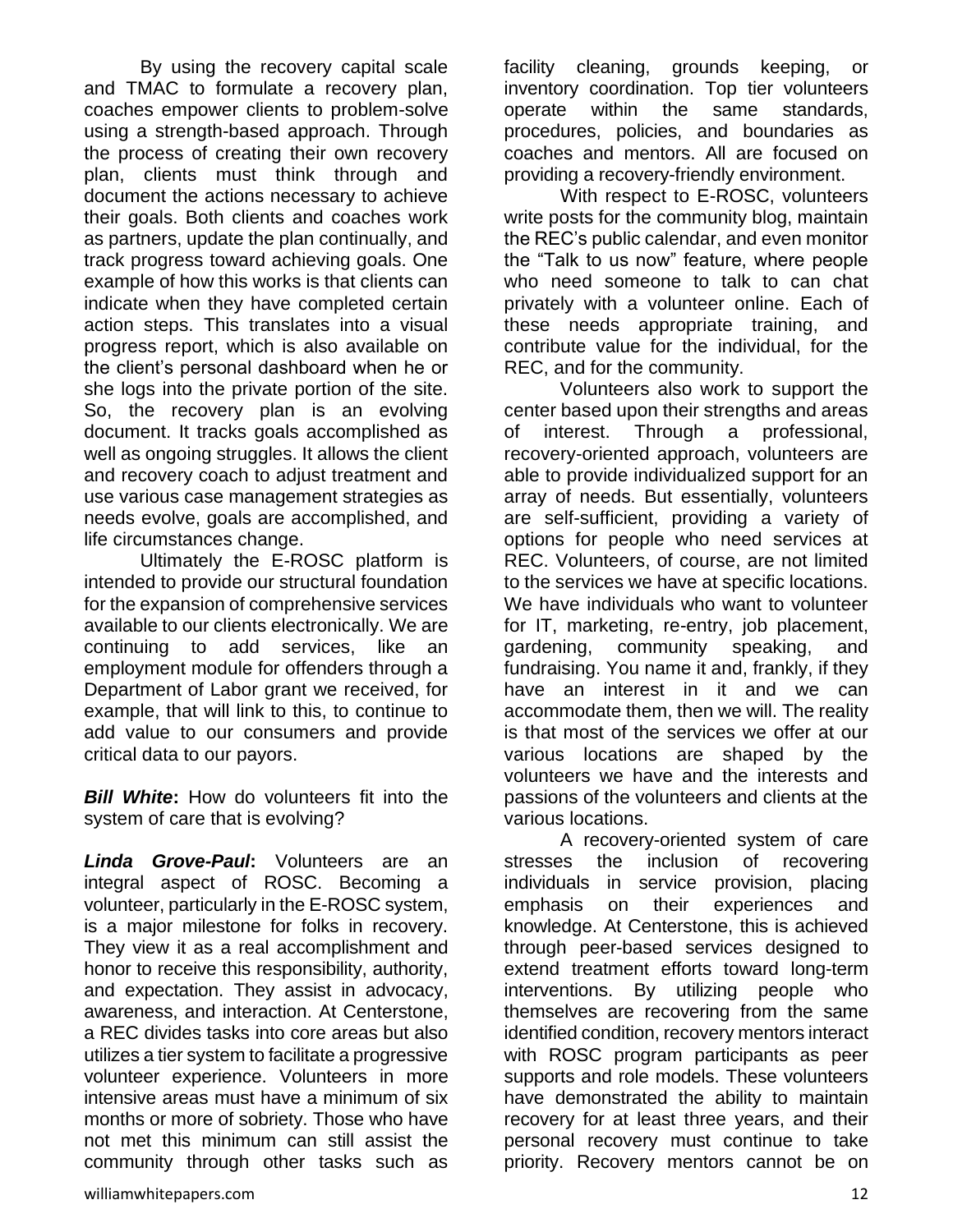probation, parole or in drug court or have committed a criminal offense within the past three years. Recovery mentors have been trained and have passed a volunteer orientation course as well as a series of tests on confidentiality, safety, and ethics. Recovery mentors have also completed 90 days of on-the-job training. These are just a few examples of some of the volunteers though. I want to be clear from the outset that our volunteers at REC are not necessarily connected with Centerstone, just like many of the folks who regularly use our services. From the beginning, we have made it clear that there is a place for everyone regardless of their involvement with Centerstone. We know that we are not the be all, end all for recovery. We just want to create a safe place for recovery to begin and connections to be made, know we don't have all of the answers.

This use of mentors and volunteers provides two beneficial elements for ROSC participants. First, from their initial day of intervention, consumers are immediately connected to persons of recovery. This creates a connection point to pro-social community supports. It is a solid option for persons with low treatment need and high recovery capital need (see Figure 1). This style of service also allows consumers an atmosphere where they can relate and feel understood. Moreover, peer-based services provide hope in a tangible form and a model for successful recovery. Consumers see an eventual opportunity to go from being in need to supporting others in need. This fuels purpose-driven actions and places consumers into a role of providing. It is an added protective factor that not only gives purpose, but increases confidence and pride.

*Bill White***:** You have recently begun integrating RM principles into your children and adolescent services. What have you learned to date through this process?

*Linda Grove-Paul***:** Operating within the evidence-based curriculum of the Adolescent Community Reinforcement Approach (ACRA), recovery coaches are now also involved with children and adolescent services to reinforce treatment by applying

these same concepts within the community. Much like adult recovery coaches, adolescent coaches help remove barriers for recovery and help coordinate services with Centerstone. They also help decrease risk factors and build recovery capital.

Centerstone has also made a commitment to youth throughout their entire recovery process, not just a 3-day or sixweek period. Recovery coaches are placed with Department of Child and Family Services (DCFS) families who have gone through traditional addiction services, such as an IOP, but have not been successful. Tension is sometimes encountered with DCFS because addiction policies can be inflexible. For example, if a parent misses three groups, or has a drug test come back "dirty," it is considered a treatment failure. If a parent fails treatment, they are moved down the line of losing custody of their children. Still, DCFS is reluctant to remove a child, even if a parent isn't completely "clean." So, the challenge is to get a recovery coach involved with the family so we can reduce the overall potential harm of the situation.

Overall, we are integrating the use of coaches throughout various departments, from addictions to SMI. A coach can best represent a child's team. The same is true with adolescents. By using coaches, we are really reinforcing the matrix model and doing a lot of skills building. With recovery coaches, we can spend more time on building skills and imparting more productive alternatives instead of just telling them not to use.

#### **Closing Reflections**

*Bill White:* How do you envision the future of this transformation process? What areas do you see as the most fertile for future development?

*Linda Grove-Paul***:** I can see lots of opportunities using recovery management and recovery-oriented systems of care models. In particular, I think these models offer great potential solutions for what we, in the mental health profession, call "safety net